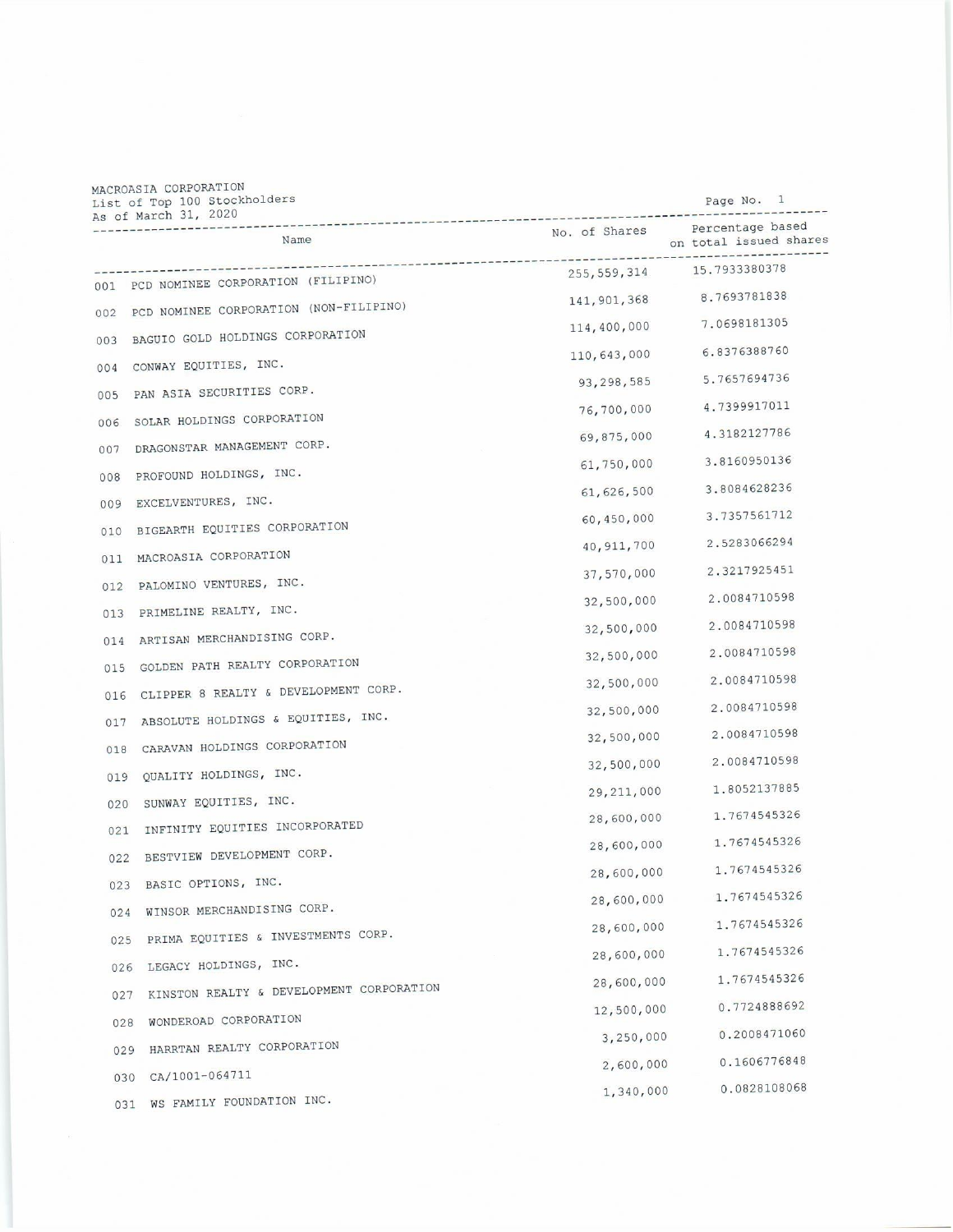## MACROASIA CORPORATION<br>List of Top 100 Stockholders

|     | MACROADIA CONFORMI<br>List of Top 100 Stockholders<br>As of March 31, 2020 |               | Page No. 2                                 |
|-----|----------------------------------------------------------------------------|---------------|--------------------------------------------|
|     | Name                                                                       | No. of Shares | Percentage based<br>on total issued shares |
|     | 032 SAY KARLU TAN                                                          | 1,300,000     | 0.0803388424                               |
|     | 033 YU JESELYN TAN                                                         | 1,300,000     | 0.0803388424                               |
| 034 | TAN VIVIENNE K.                                                            | 1,300,000     | 0.0803388424                               |
| 035 | LUY IRENE TAN                                                              | 1,300,000     | 0.0803388424                               |
| 036 | CHUA ROWENA TAN                                                            | 1,300,000     | 0.0803388424                               |
| 037 | PASCUAL SHEILA TAN                                                         | 1,300,000     | 0.0803388424                               |
| 038 | BATILLER, JR. GREGORIO M.                                                  | 1,300,000     | 0.0803388424                               |
| 039 | ASIA LINK HOLDINGS PTE. LTD.                                               | 698,817       | 0.0431862683                               |
| 040 | ZULUETA AGNES M.                                                           | 494,000       | 0.0305287601                               |
| 041 | ANSELMO, TRINIDAD & CO., INC.                                              | 394,745       | 0.0243948895                               |
| 042 | HERRERA III FLORENTINO M.                                                  | 299,000       | 0.0184779338                               |
| 043 | SIGUION-REYNA LEONARDO T.                                                  | 260,000       | 0.0160677685                               |
| 044 | TIONG SIN AI BENJAMIN                                                      | 195,000       | 0.0120508264                               |
| 045 | YU EMILIO C.                                                               | 195,000       | 0.0120508264                               |
| 046 | TAN, JR. LUCIO K.                                                          | 162,500       | 0.0100423553                               |
| 047 | TANENGLIAN MARIANO C.                                                      | 162,500       | 0.0100423553                               |
| 048 | CHUA JOSEPH T.                                                             | 162,500       | 0.0100423553                               |
| 049 | BAUTISTA JAIME J.                                                          | 162,500       | 0.0100423553                               |
| 050 | MOTORTRADE NATIONWIDE CORPORATION                                          | 162,500       | 0.0100423553                               |
| 051 | CHENG ANTONIO B.                                                           | 162,500       | 0.0100423553                               |
| 052 | TAN LOZANO A.                                                              | 149,500       | 0.0092389669                               |
| 053 | ONG DIONISIO                                                               | 145,080       | 0.0089658148                               |
| 054 | DYHONGPO CARLOS                                                            | 135,200       | 0.0083552396                               |
| 055 | TAN III LUCIO CHEN                                                         | 130,000       | 0.0080338842                               |
| 056 | UY SAMUEL CANG                                                             | 130,000       | 0.0080338842                               |
| 057 | TAN MICHAEL G.                                                             | 130,000       | 0.0080338842                               |
| 058 | TAN LUCIO C.                                                               | 130,000       | 0.0080338842                               |
| 059 | PRIETO MARIXI R.                                                           | 130,000       | 0.0080338842                               |
| 060 | TAN CARMEN K.                                                              | 130,000       | 0.0080338842                               |
| 061 | TIU BEN C.                                                                 | 130,000       | 0.0080338842                               |
| 062 | ABOITIZ, JR. ENRIQUE M.                                                    | 130,000       | 0.0080338842                               |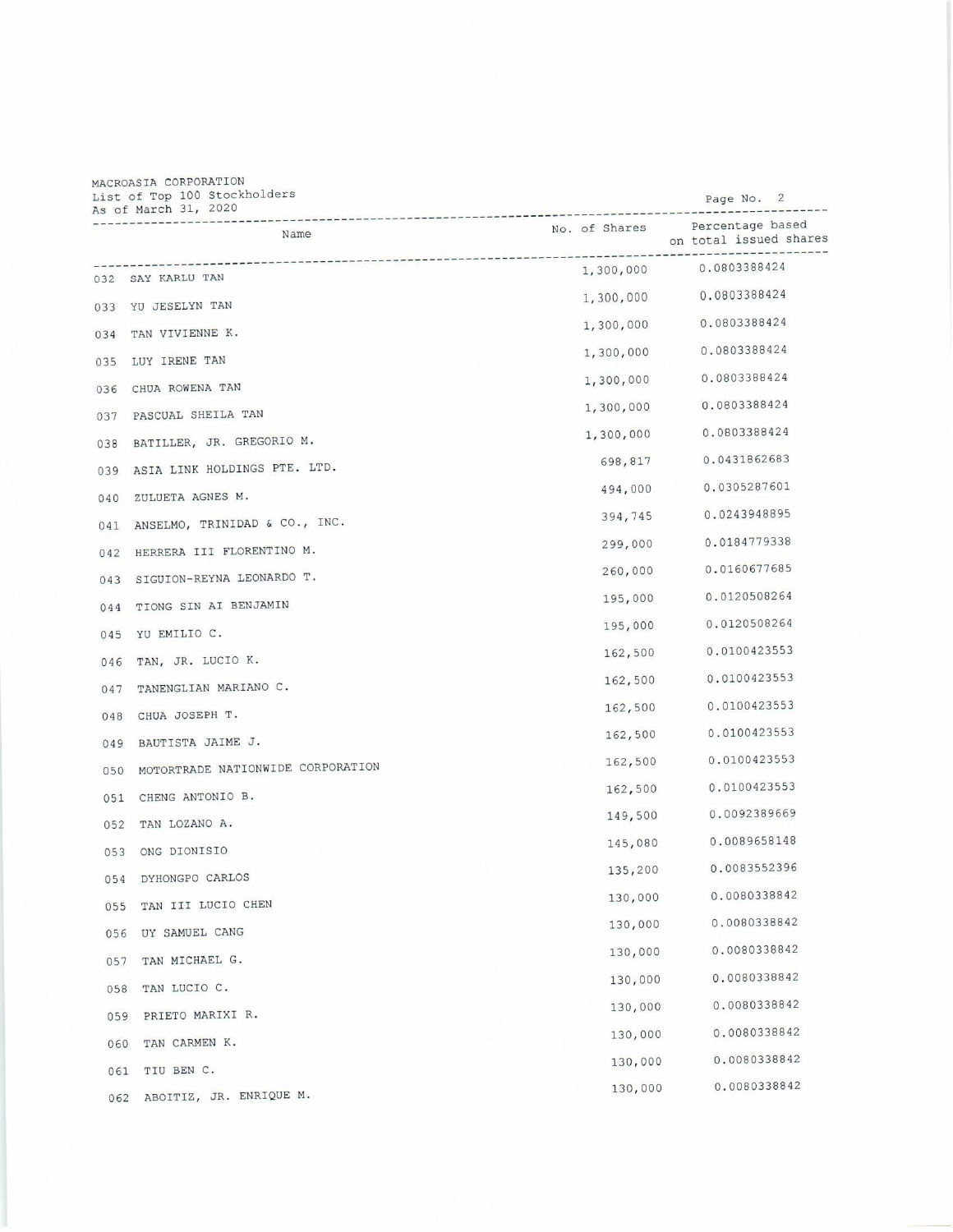| MACROASIA CORPORATION<br>List of Top 100 Stockholders<br>As of March 31, 2020 |               | Page No. 3             |
|-------------------------------------------------------------------------------|---------------|------------------------|
| Name                                                                          | No. of Shares | on total issued shares |
|                                                                               | 130,000       | 0.0080338842           |
| 063 FLORENTO HECTOR                                                           | 130,000       | 0.0080338842           |
| 064 LIM A/C ILIMJS01 JOSEPH                                                   | 125,000       | 0.0077248887           |
| 065 SYCIP GEORGE                                                              | 104,000       | 0.0064271074           |
| TAN KYLE ELLIS CHEN<br>066                                                    | 100,000       | 0.0061799110           |
| LUY EDUARDO TAN<br>067                                                        | 91,000        | 0.0056237190           |
| CHUA ANNIE CHU<br>068                                                         | 90,298        | 0.0055803360           |
| JOSEPH CHUA & CO., INC.<br>069                                                | 78,000        | 0.0048203305           |
| YAO BONIFACIO<br>070                                                          | 65,000        | 0.0040169421           |
| DY ANGEL<br>071                                                               | 63,700        | 0.0039366033           |
| DY (VSK-38) ANTONIO S.<br>072                                                 | 61,100        | 0.0037759256           |
| YING LO LAN<br>073                                                            | 45,090        | 0.0027865218           |
| ONG SECURITIES CORPORATION<br>074                                             | 44,980        | 0.0027797239           |
| TAN GEORGE D.<br>075                                                          | 41,665        | 0.0025748599           |
| IMPERIAL, DE GUZMAN, ABALOS & CO., INC.<br>076                                | 39,234        | 0.0024246263           |
| I. ACKERMAN & CO., INC.<br>077                                                | 35, 175       | 0.0021737837           |
| R. COYIUTO SECURITIES, INC.<br>078                                            | 32,825        | 0.0020285558           |
| TEE LING KIAT &/OR LEE LIN HO<br>079                                          | 32,500        | 0.0020084711           |
| DEFENSOR A/C IDEFMA01 MA. THERESA T.<br>080                                   |               | 0.0020036507           |
| E. SANTAMARIA & CO., INC.<br>081                                              | 32,422        | 0.0019080475           |
| EBC SECURITIES CORPORATION<br>082                                             | 30,875        | 0.0018144219           |
| 083 G.D. TAN & CO., INC.                                                      | 29,360        | 0.0018076240           |
| GO ZENAID YAP<br>084                                                          | 29,250        | 0.0017180152           |
| MARIANO YU & CO., INC.<br>085                                                 | 27,800        | 0.0016067768           |
| HO LILY S.<br>086                                                             | 26,000        |                        |
| BA SECURITIES, INC.<br>087                                                    | 26,000        | 0.0016067768           |
| SECURITIES SPECIALIST, INC.<br>088                                            | 25,636        | 0.0015842820           |
| CHING NENITA<br>089                                                           | 23,400        | 0.0014460992           |
| WEE AH KEE<br>090                                                             | 22,625        | 0.0013982049           |
| ANSALDO, GODINEZ & CO., INC.<br>091                                           | 21,554        | 0.0013320180           |
| PAN ASIA SECURITIES CORP.<br>092                                              | 20,800        | 0.0012854215           |
| ASUNCION A/C IASUKE01 KENNETH C.<br>093                                       | 19,500        | 0.0012050826           |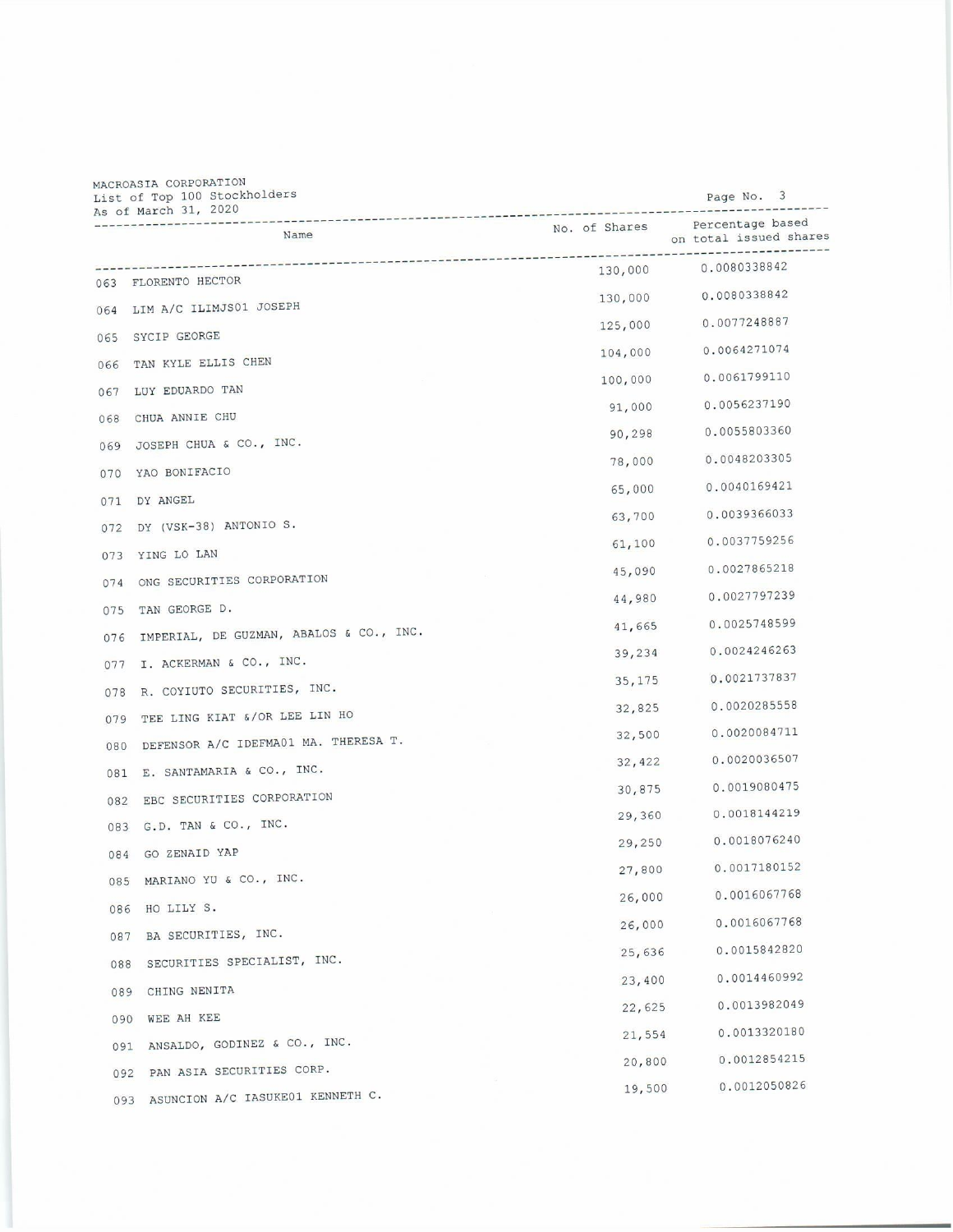| Name                                  | No. of Shares | Percentage based<br>on total issued shares |
|---------------------------------------|---------------|--------------------------------------------|
| 094 ASIAN APPRAISAL HOLDINGS, INC.    | 18,571        | 0.0011476713                               |
| TIONG SECURITIES, INC.<br>095         | 18,278        | 0.0011295641                               |
| H. E. BENNETT SECURITIES, INC.<br>096 | 17,680        | 0.0010926083                               |
| DAVID GO SECURITIES CORP.<br>097      | 17,654        | 0.0010910015                               |
| UY ALFONSO<br>098                     | 17,368        | 0.0010733269                               |
| J.T. FLORES JR. & CO., INC.<br>099    | 16,302        | 0.0010074491                               |
| VALENZUELA RAYMUNDO R.<br>100         | 16,250        | 0.0010042355                               |
| Total                                 |               | 1,617,134,701 99.9374845152                |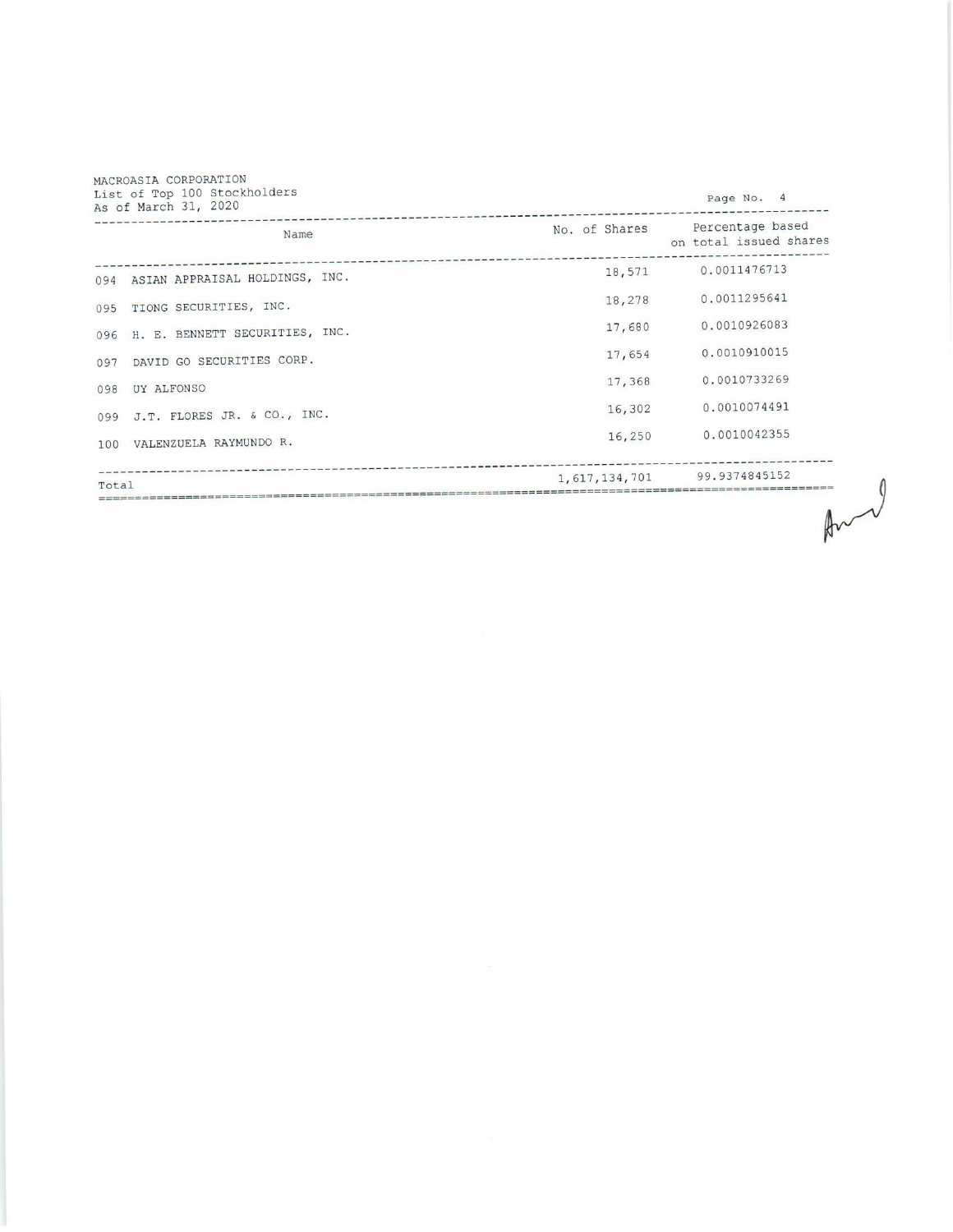## **OUTSTANDING BALANCES FOR A SPECIFIC COMPANY Company Code - MAC000000000 - MACROASIA CORPORATION**

| <b>Business Date: March 31, 2020</b>             | <b>Holdings</b> |
|--------------------------------------------------|-----------------|
| UPCC SECURITIES CORP.                            | 2,600           |
| A & A SECURITIES, INC.                           | 567,890         |
| <b>ABACUS SECURITIES CORPORATION</b>             | 19,118,820      |
| PHILSTOCKS FINANCIAL INC                         | 635,494         |
| A. T. DE CASTRO SECURITIES CORP.                 | 139,000         |
| <b>ALPHA SECURITIES CORP.</b>                    | 325,000         |
| <b>BA SECURITIES, INC.</b>                       | 60,931          |
| AP SECURITIES INCORPORATED                       | 845,795         |
| ANSALDO, GODINEZ & CO., INC.                     | 617,335         |
| AB CAPITAL SECURITIES, INC.                      | 1,223,663       |
| SB EQUITIES, INC.                                | 7,959,260       |
| ASIA PACIFIC CAPITAL EQUITIES & SECURITIES CORP. | 13,000          |
| <b>ASIASEC EQUITIES, INC.</b>                    | 174,775         |
| <b>ASTRA SECURITIES CORPORATION</b>              | 4,568,175       |
| CHINA BANK SECURITIES CORPORATION                | 260,500         |
| BELSON SECURITIES, INC.                          | 9,719,560       |
| BENJAMIN CO CA & CO., INC.                       | 16,250          |
| B. H. CHUA SECURITIES CORPORATION                | 13,000          |
| <b>JAKA SECURITIES CORP.</b>                     | 2,600           |
| <b>BPI SECURITIES CORPORATION</b>                | 11,575,715      |
| CAMPOS, LANUZA & COMPANY, INC.                   | 53,500          |
| SINCERE SECURITIES CORPORATION                   | 102,200         |
| <b>BDO NOMURA SECURITIES INC</b>                 | 1,395,867       |
| CTS GLOBAL EQUITY GROUP, INC.                    | 1,236,550       |
| TRITON SECURITIES CORP.                          | 6,456,190       |
| <b>IGC SECURITIES INC.</b>                       | 30,140          |
| <b>CUALOPING SECURITIES CORPORATION</b>          | 650             |
| DAVID GO SECURITIES CORP.                        | 195,475         |
| DIVERSIFIED SECURITIES, INC.                     | 26,476          |
| E. CHUA CHIACO SECURITIES, INC.                  | 379,885         |
| EAST WEST CAPITAL CORPORATION                    | 1,159           |
| EASTERN SECURITIES DEVELOPMENT CORPORATION       | 633,535         |
| EQUITIWORLD SECURITIES, INC.                     | 49,400          |
| EVERGREEN STOCK BROKERAGE & SEC., INC.           | 254,075         |
| FIRST ORIENT SECURITIES, INC.                    | 58,710          |
| FIRST INTEGRATED CAPITAL SECURITIES, INC.        | 940,000         |
| F. YAP SECURITIES, INC.                          | 308,490         |
| GLOBALINKS SECURITIES & STOCKS, INC.             | 144,325         |
| JSG SECURITIES, INC.                             | 99,375          |
| GOLDSTAR SECURITIES, INC.                        | 18,000          |
| GUILD SECURITIES, INC.                           | 7,005,637       |
| HDI SECURITIES, INC.                             | 1,667,000       |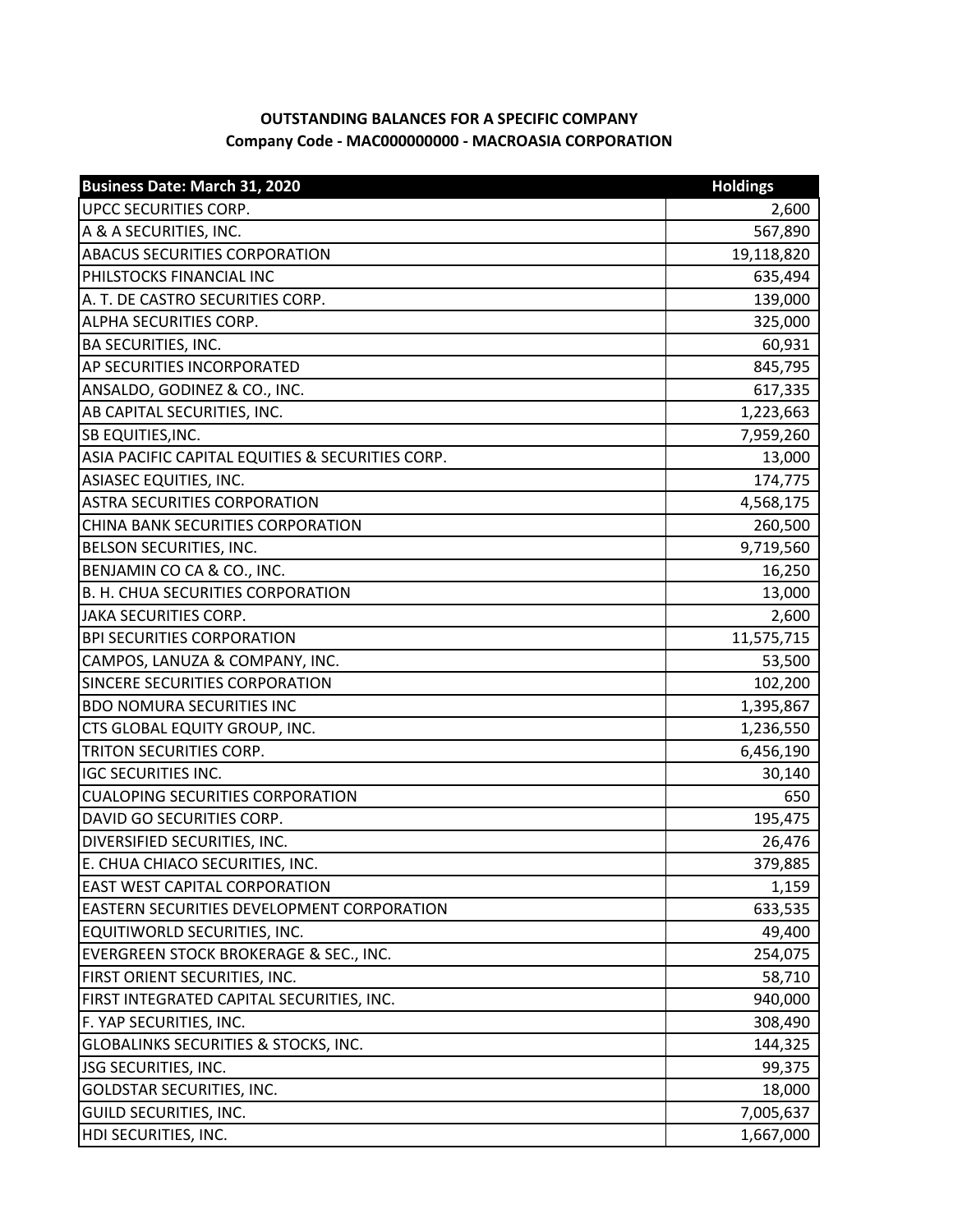| H. E. BENNETT SECURITIES, INC.                          | 8,980      |
|---------------------------------------------------------|------------|
| HK SECURITIES, INC.                                     | 1,300      |
| I. ACKERMAN & CO., INC.                                 | 7,449      |
| I. B. GIMENEZ SECURITIES, INC.                          | 107,250    |
| INVESTORS SECURITIES, INC,                              | 624,413    |
| IMPERIAL, DE GUZMAN, ABALOS & CO., INC.                 | 41,425     |
| ASIAN CAPITAL EQUITIES, INC.                            | 9,100      |
| VALUE QUEST SECURITIES CORPORATION                      | 21,900     |
| <b>STRATEGIC EQUITIES CORP.</b>                         | 3,188,361  |
| LARRGO SECURITIES CO., INC.                             | 603,295    |
| LITONJUA SECURITIES, INC.                               | 1,101      |
| LOPEZ, LOCSIN, LEDESMA & CO., INC.                      | 10,000     |
| LUCKY SECURITIES, INC.                                  | 588,900    |
| LUYS SECURITIES COMPANY, INC.                           | 181,000    |
| <b>MANDARIN SECURITIES CORPORATION</b>                  | 4,053,340  |
| COL Financial Group, Inc.                               | 31,585,649 |
| DA MARKET SECURITIES, INC.                              | 21,600     |
| MERCANTILE SECURITIES CORP.                             | 72,000     |
| MERIDIAN SECURITIES, INC.                               | 157,000    |
| MDR SECURITIES, INC.                                    | 131,300    |
| DEUTSCHE REGIS PARTNERS, INC.                           | 5,140      |
| MOUNT PEAK SECURITIES, INC.                             | 6,720      |
| NEW WORLD SECURITIES CO., INC.                          | 252,850    |
| OPTIMUM SECURITIES CORPORATION                          | 72,925     |
| RCBC SECURITIES, INC.                                   | 53,575     |
| PAN ASIA SECURITIES CORP.                               | 13,790,110 |
| PAPA SECURITIES CORPORATION                             | 1,316,020  |
| MAYBANK ATR KIM ENG SECURITIES, INC.                    | 3,463,565  |
| PLATINUM SECURITIES, INC.                               | 10,975     |
| PNB SECURITIES, INC.                                    | 655,505    |
| PREMIUM SECURITIES, INC.                                | 14,550     |
| SALISBURY BKT SECURITIES CORPORATION                    | 13,000     |
| <b>QUALITY INVESTMENTS &amp; SECURITIES CORPORATION</b> | 826,125    |
| R & L INVESTMENTS, INC.                                 | 3,800      |
| <b>ALAKOR SECURITIES CORPORATION</b>                    | 6,500      |
| R. COYIUTO SECURITIES, INC.                             | 33,102     |
| REGINA CAPITAL DEVELOPMENT CORPORATION                  | 292,725    |
| R. NUBLA SECURITIES, INC.                               | 1,434,290  |
| AAA SOUTHEAST EQUITIES, INCORPORATED                    | 151,075    |
| R. S. LIM & CO., INC.                                   | 126,062    |
| RTG & COMPANY, INC.                                     | 29,210     |
| S.J. ROXAS & CO., INC.                                  | 11,696     |
| SECURITIES SPECIALISTS, INC.                            | 27,846     |
| FIDELITY SECURITIES, INC.                               | 241,600    |
| SUMMIT SECURITIES, INC.                                 | 598,230    |
| STANDARD SECURITIES CORPORATION                         | 212,275    |
| TANSENGCO & CO., INC.                                   | 117,622    |